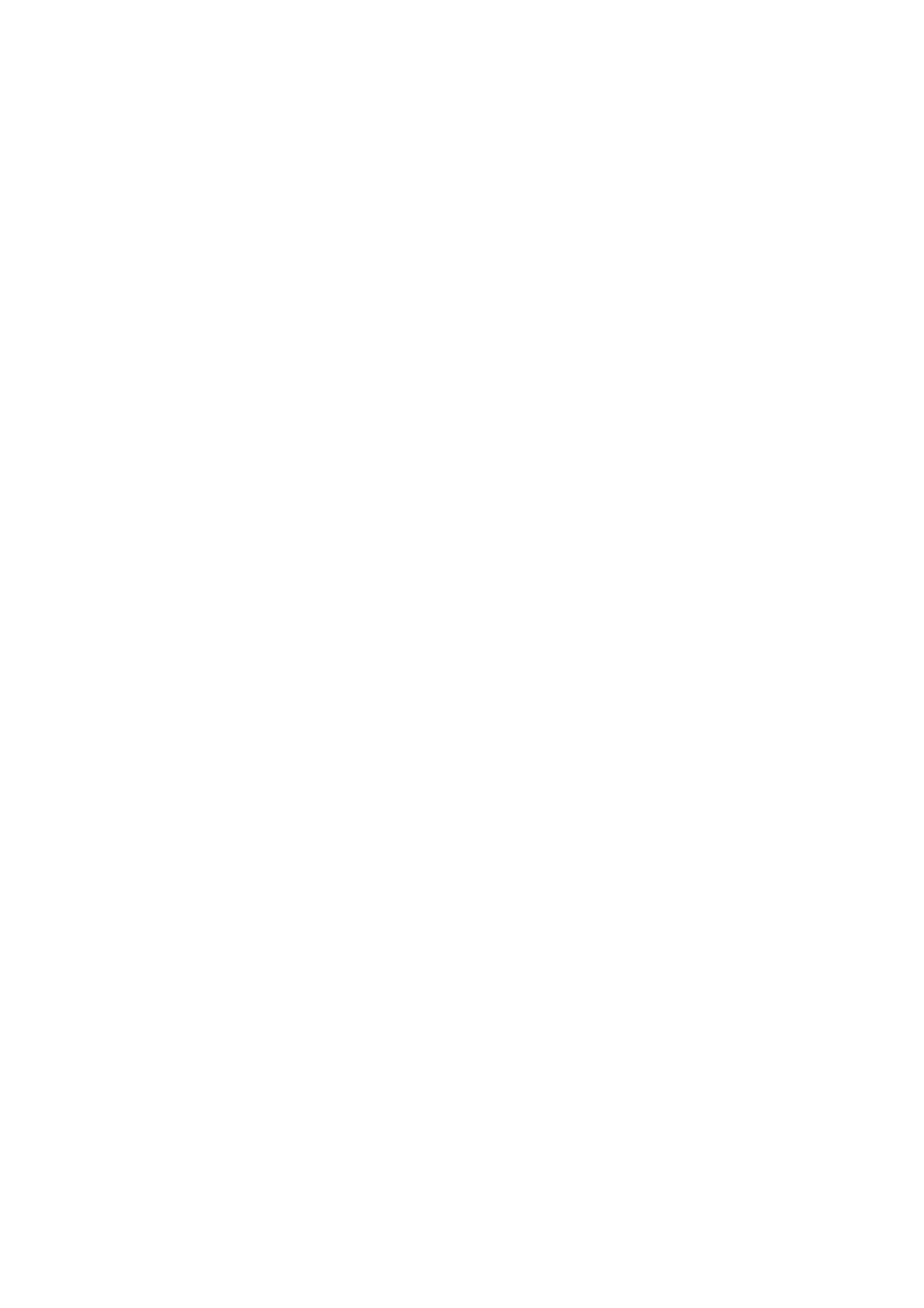

# **Summary**

| $\label{eq:1} \mbox{Introduction}\,\, \ldots \,\, \ldots \,\, \ldots \,\, \ldots \,\, \ldots \,\, \ldots \,\, \ldots \,\, \ldots \,\, \ldots \,\, \ldots \,\, \ldots \,\, \ldots \,\, \ldots \,\, \ldots \,\, \ldots \,\, \ldots \,\, \ldots \,\, \ldots \,\, \ldots \,\, \ldots \,\, \ldots \,\, \ldots \,\, \ldots \,\, \ldots \,\, \ldots \,\, \ldots \,\, \ldots \,\, \ldots \,\, \ldots \,\, \ldots \,\, \ldots \,\, \ldots \,\, \ldots \,\, \ldots \,\, \$ |
|------------------------------------------------------------------------------------------------------------------------------------------------------------------------------------------------------------------------------------------------------------------------------------------------------------------------------------------------------------------------------------------------------------------------------------------------------------------|
|                                                                                                                                                                                                                                                                                                                                                                                                                                                                  |
|                                                                                                                                                                                                                                                                                                                                                                                                                                                                  |
|                                                                                                                                                                                                                                                                                                                                                                                                                                                                  |
|                                                                                                                                                                                                                                                                                                                                                                                                                                                                  |
|                                                                                                                                                                                                                                                                                                                                                                                                                                                                  |
|                                                                                                                                                                                                                                                                                                                                                                                                                                                                  |
|                                                                                                                                                                                                                                                                                                                                                                                                                                                                  |
|                                                                                                                                                                                                                                                                                                                                                                                                                                                                  |
|                                                                                                                                                                                                                                                                                                                                                                                                                                                                  |
|                                                                                                                                                                                                                                                                                                                                                                                                                                                                  |
|                                                                                                                                                                                                                                                                                                                                                                                                                                                                  |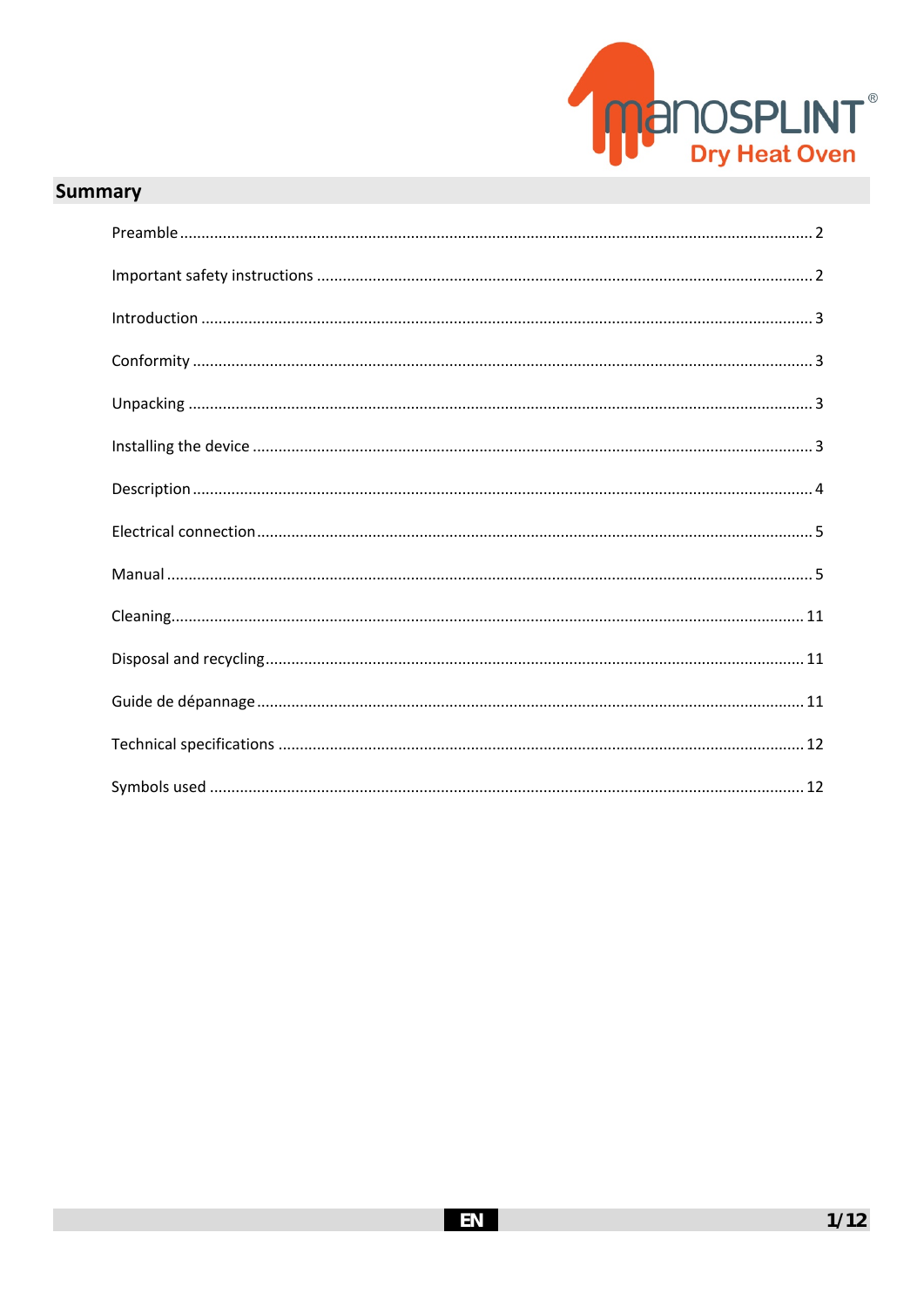

## **Preamble**

Before using this device, please read this manual carefully and keep it for future reference.

#### **Important safety instructions**

- 
- Before connecting the device, check that the mains voltage matches the marking plate (8) (100-120V $\sim$ or 220-240V~ 50-60Hz) on the side of the device.
- To avoid a risk of electric shock, the device must only be connected to a power supply network equipped with a protective earth.
- The device must be installed in a room that meets the installation standards in force in the country.
- Make sure that the power cord cannot be walked on or pinched particularly at plug, connector, and the point where they exit from the apparatus.
- Unplug the device during lightning storms or when unused for long period of time.
- Only use the original cable supplied with the device.
- In case of replacement of the power cord, use a power cord with the same characteristics assigned and meets the standards in force in the country.
- The power cord is intended for use only with this device and must not be used with any other electrical appliance.
- Before any intervention, switch OFF the unit by disconnecting the power cord.
- Dangerous voltages remain in the device even after switching off the switch, the mains cable serves as a disconnection. Disconnect the unit with the power cord before doing any work.
- The female connector on the power cord is used for disconnection, and must always be easily accessible.
- To reduce the risk of fire or electric shock,
	- Do not expose the unit to rain or moisture;
	- Do not place objects filled with liquids (vases, etc.) on or near the device;
	- Do not place the device near other sources of heat.
- Before transporting or storing, check that the device is cold.
- Non-stick surfaces become hot during operation. Never touch hot parts. Keep children away.
- For assistance in mounting, operating or maintaining the device, contact your KINETEC® distributor.
- Modifying the device in any way is strictly forbidden.
- If the device is used in a manner not specified in this user manual, the protection provided by the device may be compromised.
- Before use, check that the device is not damaged particularly the non-stick surfaces. In the event of chock or trace of impact, contact your KINETEC® distributor.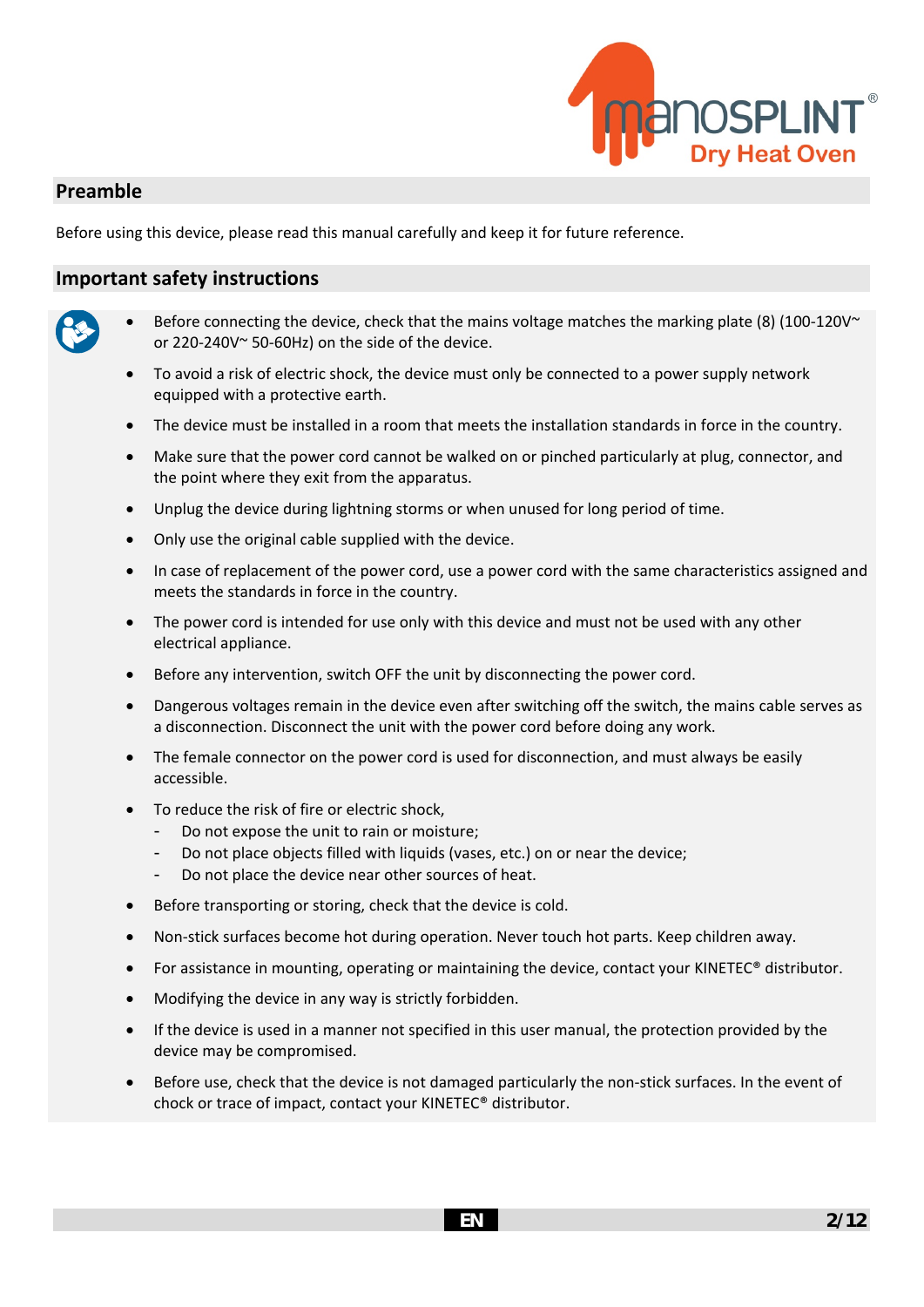

## **Introduction**

The Manosplint<sup>®</sup> dry heat oven is designed to heat thermoplastic materials at low temperature.

Its compact design and waterless rapid heating technology make it the ideal companion for therapists who need a fast, hygienic and efficient method of heating.

Equipped with non-stick surfaces, the thermoplastic materials can be positioned in direct contact with the heating surfaces. No additional consumables are required.

## **Conformity**

The Manosplint® dry heat oven meets the requirements of the Machinery Directive 2006/42 CE and is CE marked. The Manosplint® dry heat oven complies with current standards:

- EN 61326-1; EN62311:2008; EN 61000-6-3:2007/A1:2011 about electromagnetic compatibility.
- ICES-001 issue 4, June 2006; FCC 47 CFR Part 15:2016 about electromagnetic compatibility for US and Canadian markets.
- EN/CEI 61010-2-010:2015; EN/CEI 61010-1:2010 + US and Canadian deviations about electrical safety.

## **Unpacking**

When unpacking, we draw your attention to the fact that you may need to repack your device. We advise you to keep stalls, cartons and plastic bags.

#### Contents:

- Manosplint® dry heat oven
- Power cord
- User manual

## **Installing the device**

The Manosplint® dry heat oven must be installed on a flat surface and wide enough to accommodate the unit.

- To reduce the risk of fire or electric shock,
	- Do not expose the unit to rain or moisture;
	- Do not place objects filled with liquids (vases, etc.) on or near the device;
	- Do not place the device near other sources of heat.
	- Make sure that the power cord cannot be walked on or pinched particularly at plug, connector, and the point where they exit from the apparatus.
	- Before use, check that the device is not damaged particularly the non-stick surfaces and protective housings.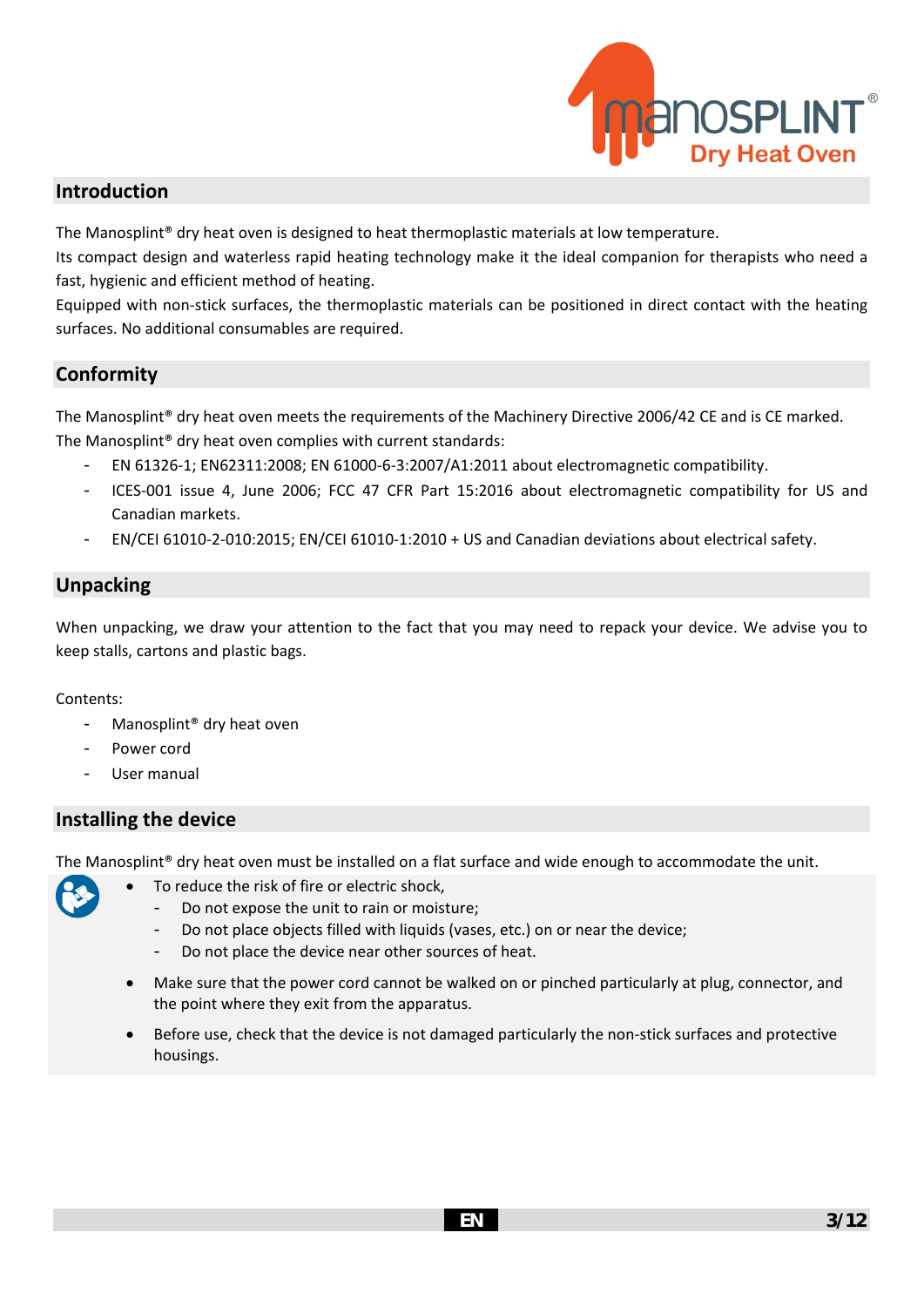

## **Description**

The Manosplint® dry heat oven is composed of:

- 1. Display of the current temperature and setting of the target temperature
- 2. Handle for transporting and opening the top cover
- 3. Locking system of the top cover
- 4. Top cover





- 6. Fuses
- 7. ON/OFF switch
- 8. Marking plate
- 9. Temperature unit (Celsius or Fahrenheit)
- 10. Heating indicator
- 11. Not used
- 12. Validation of the target temperature
- 13. Setting of the target temperature digit by digit
- 14. Decrease of the target temperature degree by degree
- 15. Increase of the target temperature degree by degree
- 16. Display of the target temperature
- 17. Display of the current temperature



**1**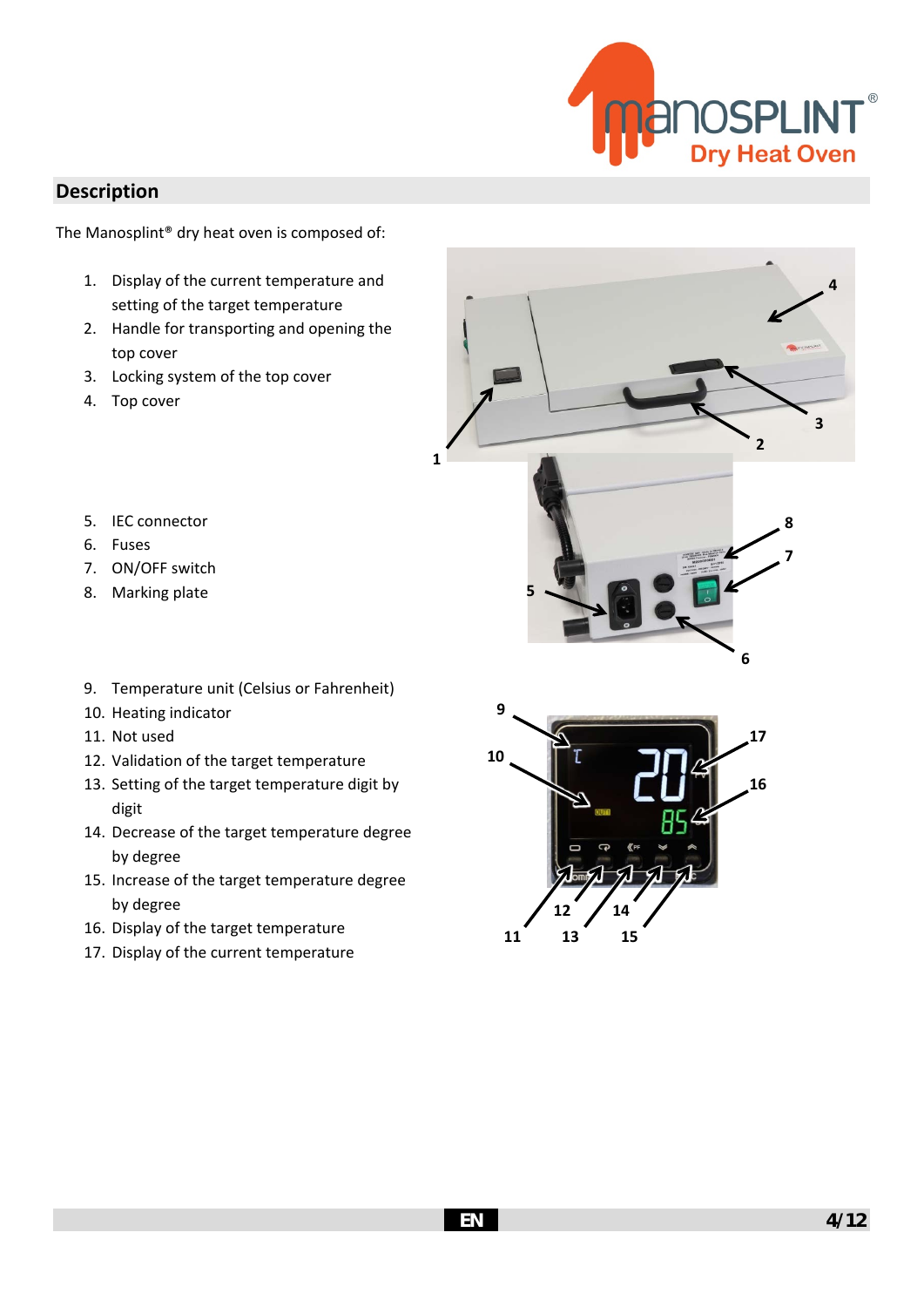

## **Electrical connection**

Connect the power supply cable into the IEC connector (5).



- Before connecting the device, check that the mains voltage matches the marking plate (8) (100-120V $\sim$ or 220-240V~ 50-60Hz) on the side of the device.
- Only use the original cable supplied with the device.
- To avoid a risk of electric shock, the device must only be connected to a power supply network equipped with a protective earth.

#### **Manual**

1. Press the ON/OFF switch (7).



The display illuminates, the Manosplint® dry heat oven performs a self-diagnosis.

2. Set the desired target temperature by pressing keys  $\triangle$  (12) to increase the temperature or  $\triangleq$  (13) to decrease the temperature degree by degree.

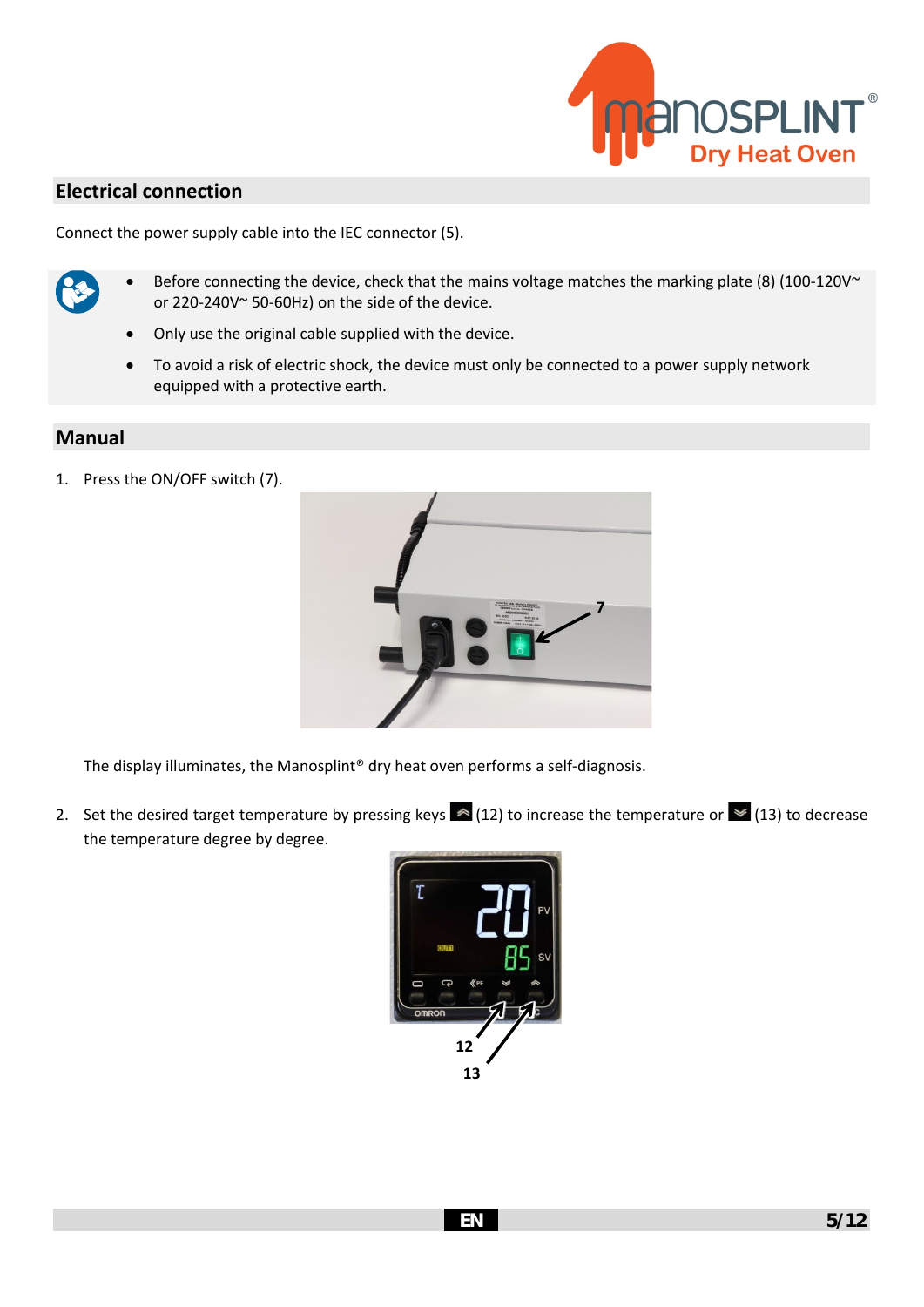

It is possible to set the target temperature digit by digit. See method below.



- Press the key (11), the rightmost digit flashes,
- Press the keys (12) or (13) to change the value,
- Press the key (11), the next digit flashes,
- Press the keys (12) or (13) to change the value,
- To memorize the new target temperature, press the key (10) or wait a few moment.

Note: We recommend setting the target temperature between 75°C and 85°C (167°F and 185°F).

3. Unlock the top cover by pressing the button (16).





Top cover locked Top cover unlocked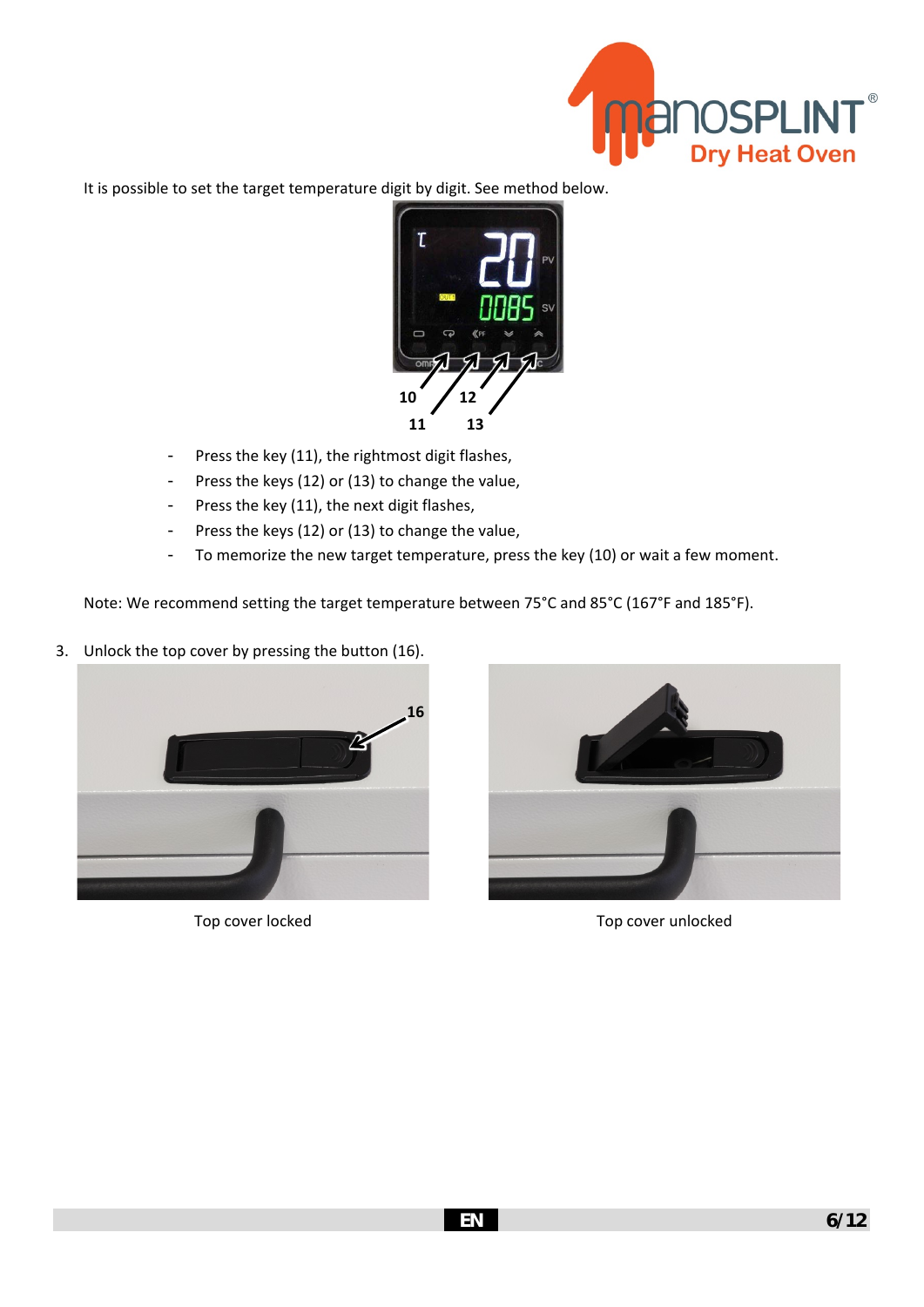

4. Open the top cover using the handle (2).



Note: the Manosplint® dry heat oven is equipped with hinges with stops to keep the top cover in the open position.



5. Place the thermoplastic material in the center of the unit and close the top cover.



Note: the Manosplint® dry heat oven is equipped with an opening cover detection system. For safety reasons, when the top cover is opened, the Manosplint® dry heat oven stops heating.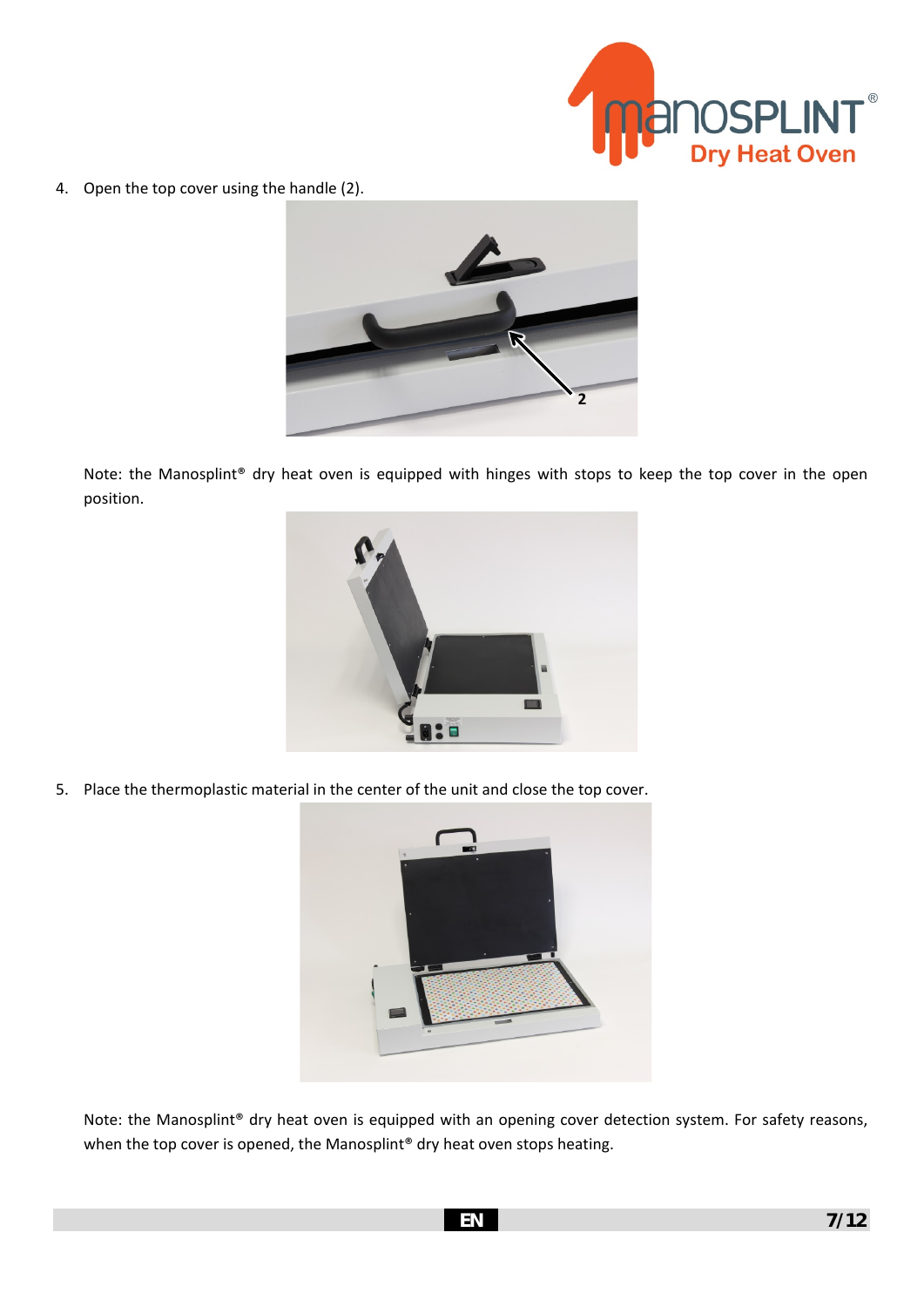

6. Close the top cover using the handle (2) then lock the cover by pressing the lever (17).



7. Wait a few minutes for the thermoplastic material to be ready for use. Heating time: between 2 and 6 minutes depending on thickness and size of the thermoplastic material.

Note: Manosplint® Ohio and Manosplint® Ohio S materials become translucent when ready.

8. Unlock the top cover by pressing the button (16).





Top cover locked Top cover unlocked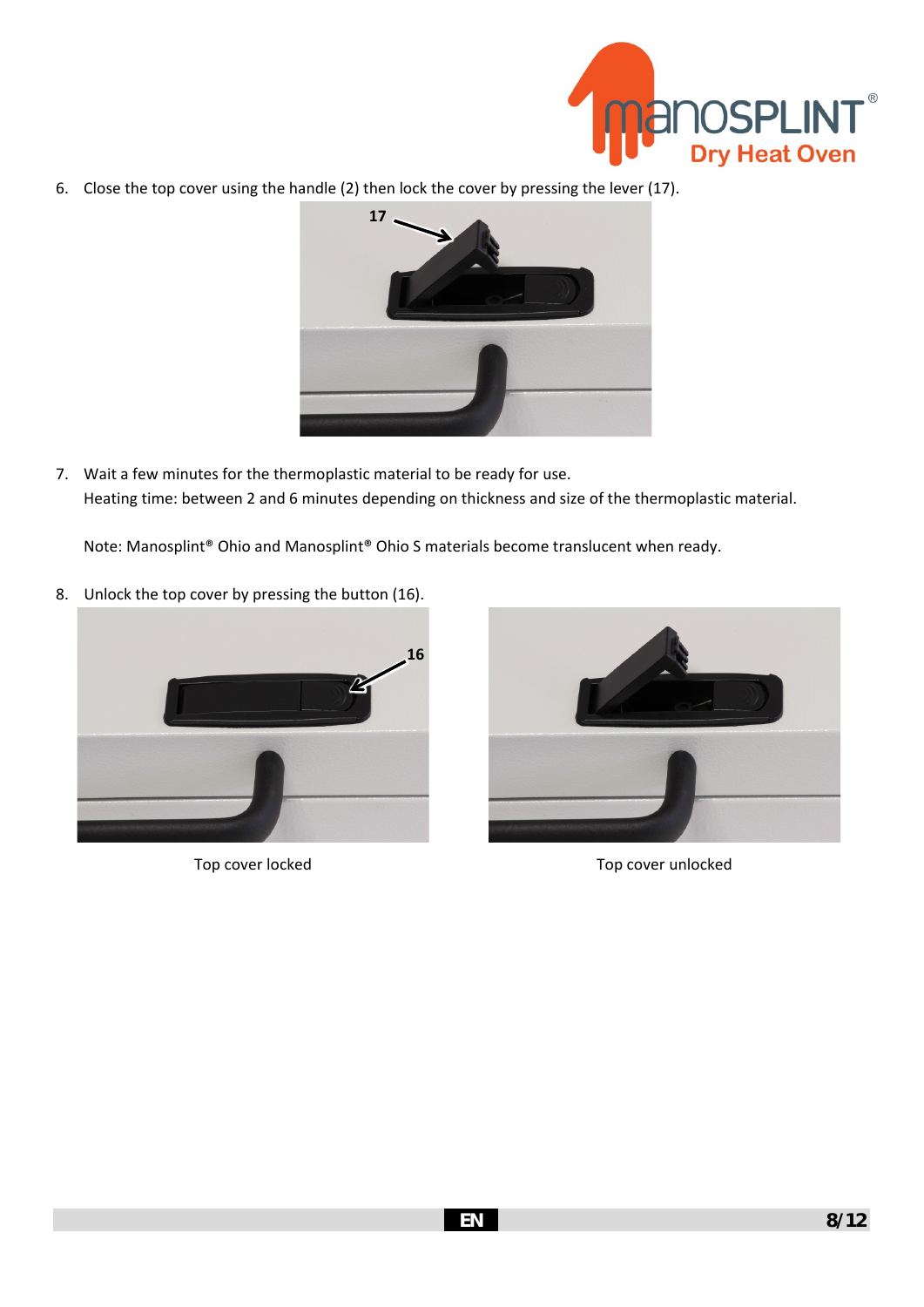

9. Open the top cover using the handle (2).



- 10. Carefully remove the thermoplastic material. Notes:
	- We recommend wearing gloves to remove the thermoplastic material after heating.
	- Place the materials on a wet towel for about 20 seconds before the next step to avoid burning patients.
- 11. Apply the thermoplastic material to the patient.



Note: you have a molding work time of 2 to 4 minutes depending on the thickness and the degree of stretching of the thermoplastic material.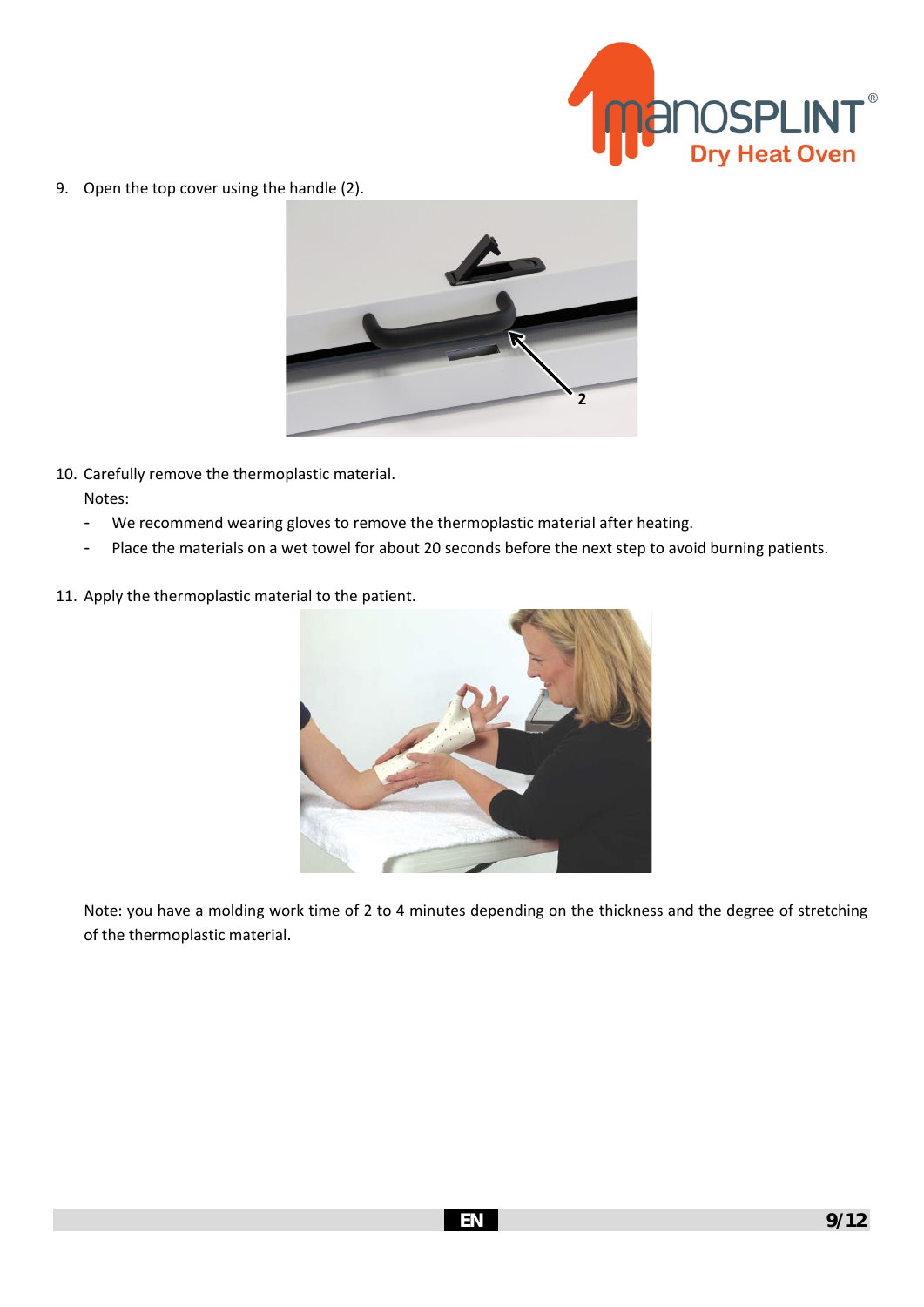

12. After use, turn off the power using the ON/OFF switch (7) and unplug the power cord.



13. Leave the Manosplint® dry heat oven in the open position for a few minutes to allow the unit to cool down.



- Before transporting or storing, check that the device is cold.
- 14. Close the top cover using the handle (2) then lock the cover by pressing the lever (17).

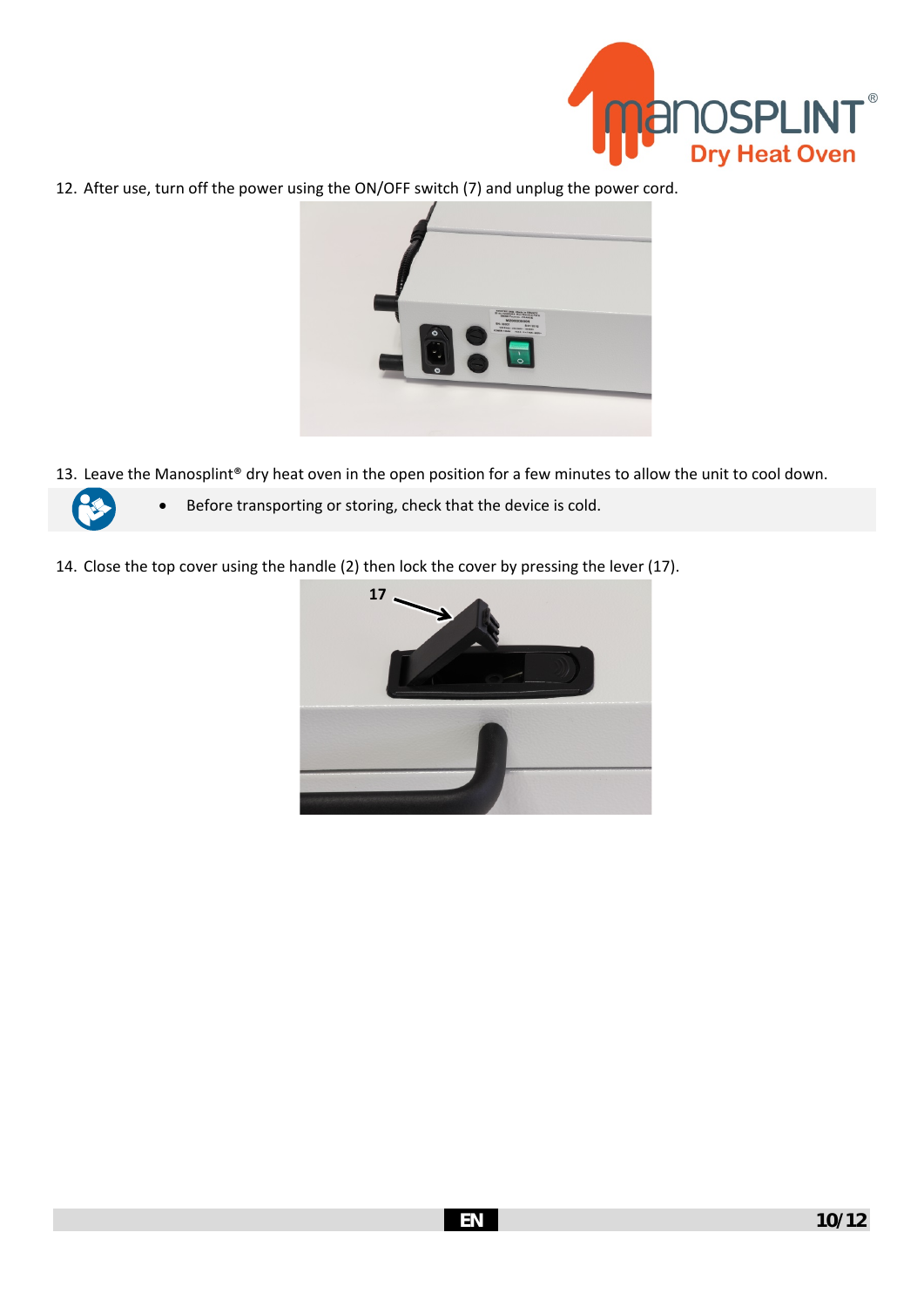

## **Cleaning**



- Before any intervention, switch OFF the unit by disconnecting the power cord.
- Before cleaning the heating surfaces, make sure that the appliance is cold.

Use a disinfectant (alcohol-free solution or <5% alcohol) in wipes or spray.



• If in doubt about the compatibility of cleaning agents with the parts of the device or with the material inside, contact your Kinetec® distributor.

#### Notes:

- Residues of thermoplastic material may remain stuck on the non-stick surfaces.
- Once the device is cold, the residues must be removed with a dry cloth.
- We recommend cleaning the heating surfaces daily.



Do not scrape the heating surfaces with pointed or sharped objects, risk of irreversible damage to the nonstick surface.

## **Disposal and recycling**

- **Packaging:** The packaging must be separated into plastic and paper / cardboard components and taken to special recycling sites.
- **Device:** It contains electronic components, cables, aluminium, steel and plastic parts. When the machine is no longer operational, disassemble it, separate it into different types of material and take these to authorized recycling centers or return the machine to Kinetec SAS for destruction. Or contact the local authorities to determine the appropriate method of disposal for parts and accessories that are potentially hazardous to the environment.

## **Guide de dépannage**

After connecting the power cord to an electrical socket and after turning on the power:

- The ON/OFF switch (7) and/or the display are not lit:
	- Check that the electrical socket is live using another device or a voltmeter.
	- Replace the fuse(s) of the IEC connector (5) with fuses of the same type and calibre: see "Technical [specifications"](#page-13-0).
	- Contact your Kinetec<sup>®</sup> specialist.
- The non-stick surfaces do not heat, the current temperature indication on the display does not change:
	- Check that the top cover is closed and locked.
	- If the problem persists, the top cover locking system or the top cover opening detection system is out of adjustment. Contact your Kinetec® specialist and ask for the procedure for adjusting the closing systems of the top cover.
- Cannot set the target temperature below 50°C (122°F) or above 90°C (194°F):
	- For safety reason, the setting of the target temperature is limited between 50°C and 90°C (122°F/194°F).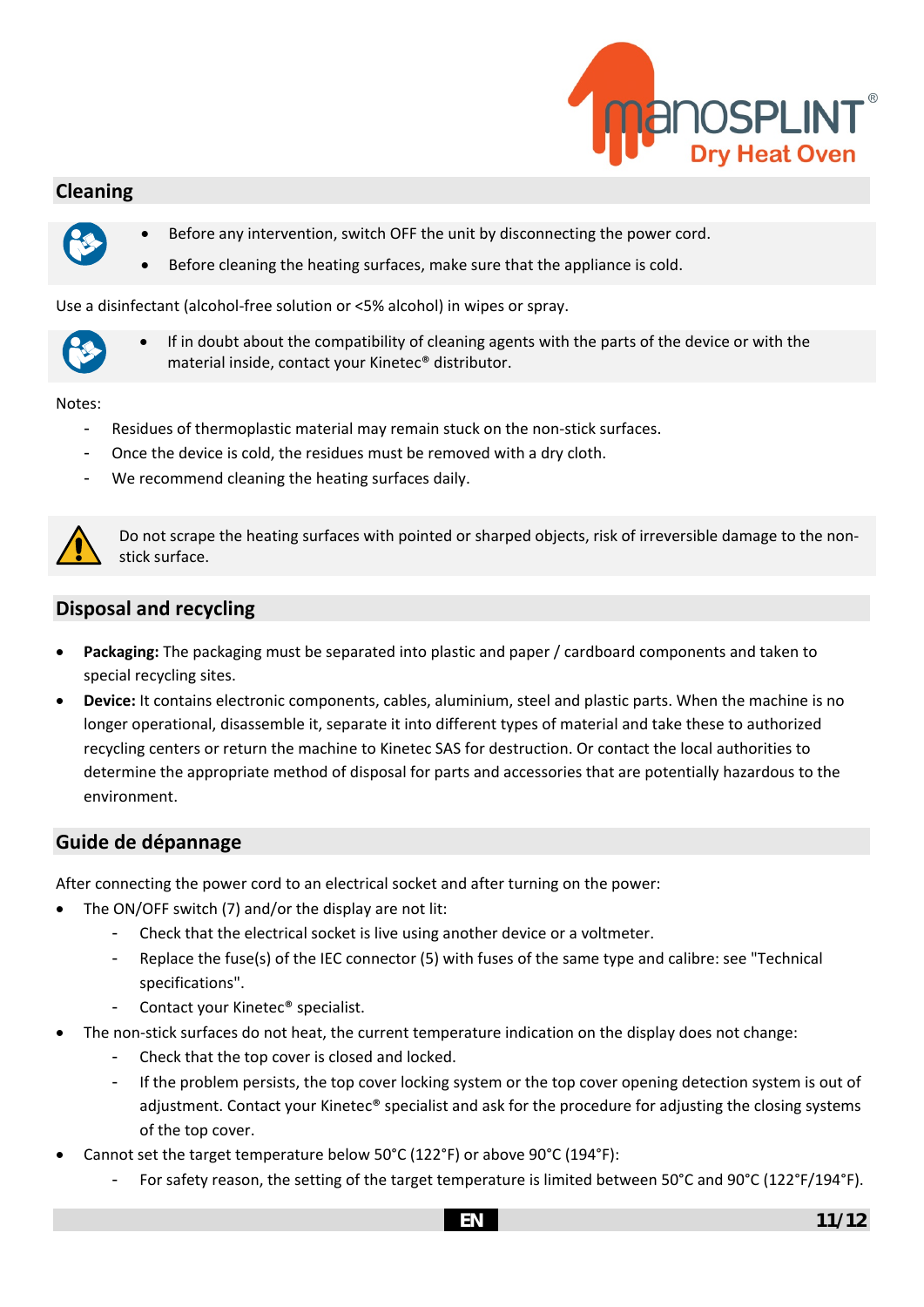

## <span id="page-13-0"></span>**Technical specifications**

#### **Device**

Dimensions: 650 x 475 x 90mm Dimensions of the heating surface: 480 x 320mm Weight: 10,6kg **Electricity**

Power supply:  $100-120V^* \pm 10\%$  or 220-240V $\approx$   $\pm 10\%$ Surge category: 2 Frequency: 50-60Hz Fuses: T 16A – 250V – 6,3x32mm (VDE)

#### Power: 1500W

**Environment**

Operating conditions: Indoor use only

#### **Temperature regulator**

Control mode: Digital Resolution: 1<sup>°</sup>C (1<sup>°F)</sup> Accuracy:  $\pm 2\%$ Thermal circuit breaker: 119°C (246°F)

Temperature range: 50°C to 90°C (122°F to 194°F)

Storage/transport conditions: Ambient temperature: -25°C to +70°C (-13°F to 158°F) Relative humidity: up to 93% without condensation

> Ambient temperature: +5°C to +40°C (41°F to 104°F) Relative humidity: 15% to 93% without condensation Atmospheric pressure: 700 hPa to 1060 hPa Altitude: ≤2000m

## **Symbols used**



Follow the instruction for use  $\Box$  Not used





(power on)







Alternating current

T 16A – 500V – 6,3x32mm (USA / Canada)





 $\mathbb{C}$  Validation of the target temperature (power off)



Setting of the target temperature digit by digit



Dangerous voltage **Increase of the target temperature** degree by degree



Hot surface **Decrease of the target temperature** degree by degree